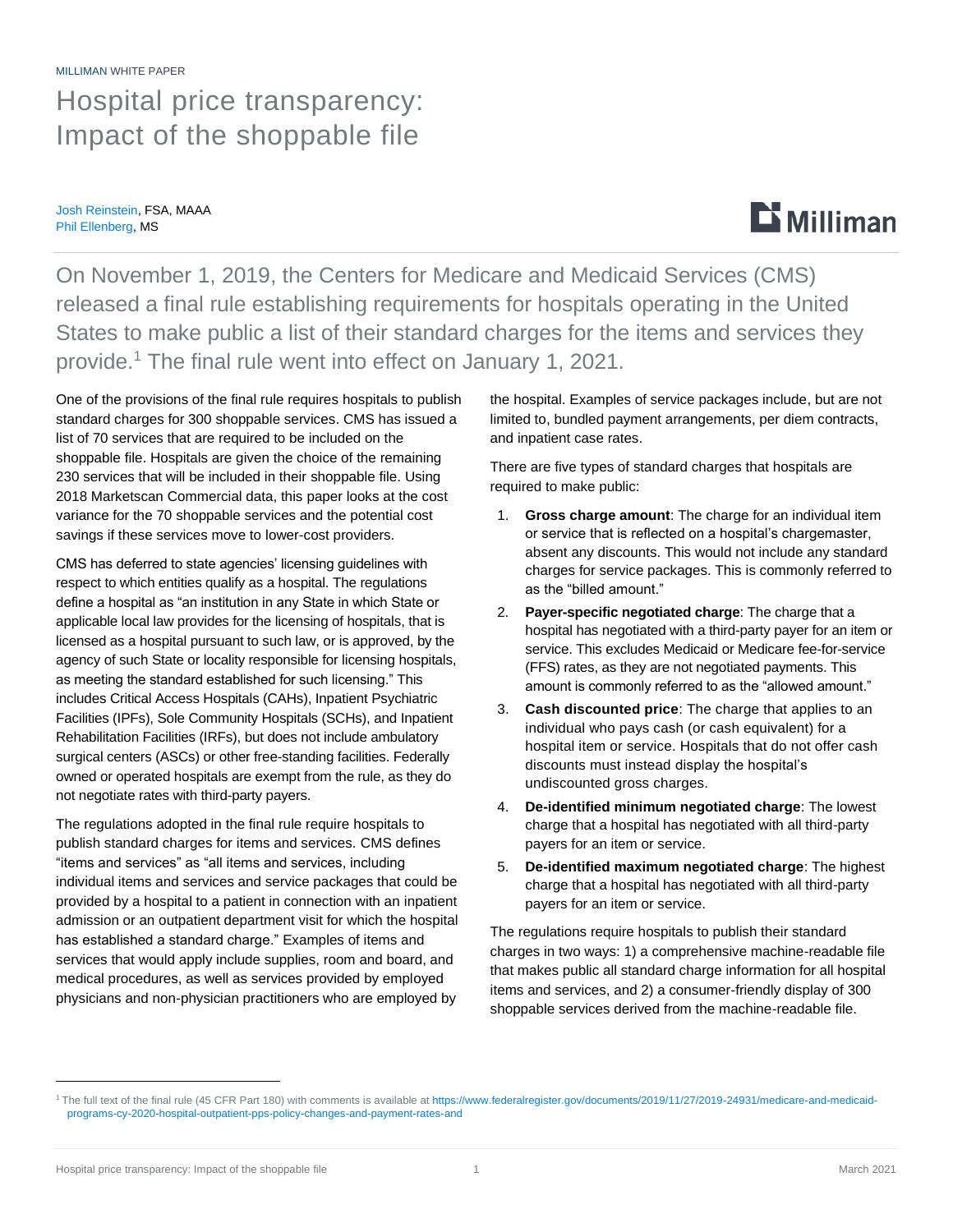# Mandatory services

CMS prescribed 70 services (based on 74 CPT/HCPCS/DRG codes) that hospitals are required to include in the shoppable file. If a hospital does not offer one or more of these services, it must include another service in order to reach 300 total services in the shoppable file. The 70 services include surgical services (34% of codes), pathology/laboratory services (23%), and radiology services (18%), with the remaining 25% composed of professional services.

On a nationwide basis, these shoppable services account for 12% of total allowed costs. This percentage varies from 6% to 18% by metropolitan statistical area (MSA).<sup>2</sup>

We have included some example scenarios to illustrate the potential impact on allowed costs should healthcare consumers shift to lower-cost providers for the 70 CMS-prescribed shoppable services. If the average cost for all 70 of these services moved from the current mean to the XXth percentile, the savings would be:

| <b>Percentile</b> | Savings as % of<br><b>Shoppable Services*</b> | Savings PMPM* |
|-------------------|-----------------------------------------------|---------------|
| 85 <sup>th</sup>  | $-77%$                                        | $-$23.39$     |
| <b>75th</b>       | $-35%$                                        | $-$10.73$     |
| 65 <sup>th</sup>  | $-6%$                                         | $-$1.84$      |
| 35 <sup>th</sup>  | 45%                                           | \$13.60       |
| 25 <sup>th</sup>  | 54%                                           | \$16.34       |
| 15 <sup>th</sup>  | 66%                                           | \$19.92       |

\*Source: Calendar Year 2018 IBM Marketscan Commercial data. Results shown represent MSA-level results rolled up to the national level.

To compliment the examples above, we have developed an interactive supplement that allows users to explore the impact of moving from the average allowed cost to the XXth percentile allowed cost for each of the 70 CMS-prescribed shoppable services.<sup>3</sup>

# Voluntary services

In addition to the 70 services prescribed by CMS, hospitals are required to publish the same information for an additional 230 shoppable services. Given that the additional 230 shoppable services are chosen by the hospitals, hospitals may be incentivized to cherry pick the services they believe the most favorable reimbursement rates in their given market, or alternatively, may choose less common services so as to not reveal their reimbursement rates for more common services.

We may see volatility in the 230 shoppable services shown by each hospital as it begins to see where it falls in the marketplace compared to other hospitals in its area. For example, if Hospital A does not list a code in 2021, but Hospital B does, and Hospital A has a lower price, Hospital A may be incentivized to show that service in 2022. In return, Hospital B may be incentivized to take that service off its list in 2023. Since hospitals can choose the additional 230 shoppable services themselves, it is impossible to quantify what percent of total costs will be impacted by these additional services.

# **Considerations**

## **INABILITY TO SHOP BETWEEN PAYERS AND NETWORKS**

While hospitals are required to provide pricing data for all payers, most healthcare consumers will be limited to shopping between hospitals as they cannot easily shift medical coverage from one payer to another. Moreover, if there are differences in price between networks for the same payer for the same service, healthcare consumers likewise cannot simply change networks or plans outside of open and/or special enrollment periods.

### **EASE OF FILE USE**

A variable that will determine the impact of the comprehensive files is the ability to compare files between facilities. This will be driven by how standardized the files are across different hospital systems. It will also be driven by how convoluted the files are, as CMS has only prescribed that they be machine-readable. Independent organizations such as private companies, advocacy groups, and/or other governmental agencies may attempt to compile a consumerfriendly version of the files that contain prices for all hospitals in a given market. Milliman is currently working on compiling a consumer-friendly version of the files. Hospitals may also try to summarize the information published by their competitors in order to understand where they stand in the market.

### **WILLINGNESS TO TRAVEL**

An additional consideration related to how healthcare consumers will use the files is their willingness and ability to travel for care. How far will consumers be willing to travel may vary by the type of service and by the potential cost savings.

### **BENEFIT DESIGN**

The benefit design of a healthcare consumer's plan may impact how likely they are to seek out lower-cost facilities. If the consumer pays a flat copay, they have no incentive to make healthcare decisions based on price. Payers and employers have considered the impact that benefit designs have on consumer behavior for many years. The impact this rule has on healthcare costs may be influenced by plan benefit designs.

<sup>&</sup>lt;sup>2</sup> The lower and upper range of total shoppable services as a percent of total costs reported represents the 1st and 99th percentiles of our data respectively.

<sup>3</sup> The interactive supplement to this paper is available a[t https://app.powerbi.com/view?r=eyJrIjoiNjQ0YzBkOTctNzAzNy00NGYwLTgyY2MtYzVhYjE1YzFhN2FmI](https://app.powerbi.com/view?r=eyJrIjoiNjQ0YzBkOTctNzAzNy00NGYwLTgyY2MtYzVhYjE1YzFhN2FmI%0biwidCI6ImUyNDBkNjFlLTYxZTMtNGM5ZS1hYjkwLTg2NDRiMmY0ZDJhOSIsImMiOjZ9) [iwidCI6ImUyNDBkNjFlLTYxZTMtNGM5ZS1hYjkwLTg2NDRiMmY0ZDJhOSIsImMiOjZ9](https://app.powerbi.com/view?r=eyJrIjoiNjQ0YzBkOTctNzAzNy00NGYwLTgyY2MtYzVhYjE1YzFhN2FmI%0biwidCI6ImUyNDBkNjFlLTYxZTMtNGM5ZS1hYjkwLTg2NDRiMmY0ZDJhOSIsImMiOjZ9)